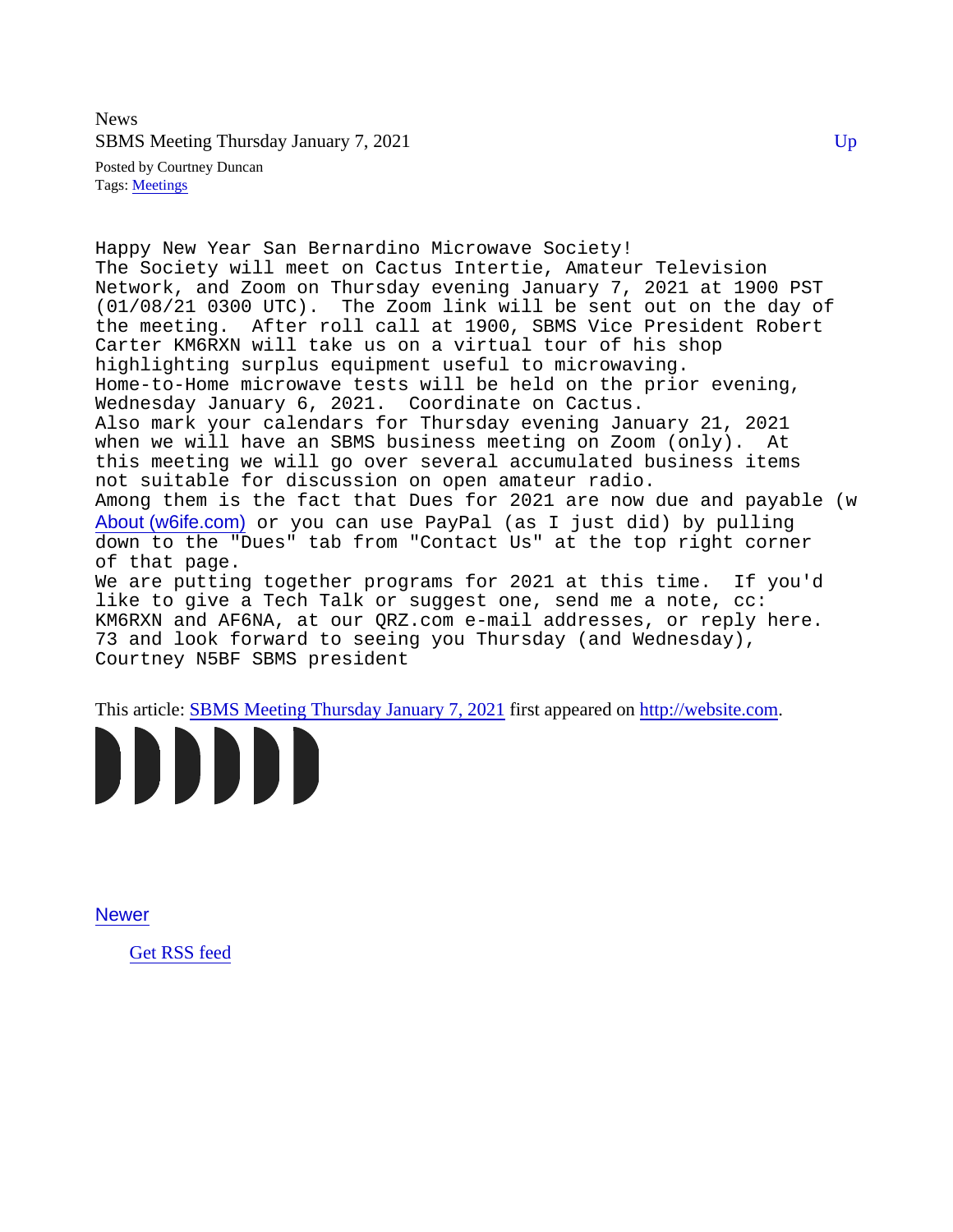## Recent Blog Posts

## Blog Archives

[July 2022 {1}](/Blog/uhrc&Date=2022-7) [June 2022 {4](/Blog/uhrc&Date=2022-6)} [May 2022 {2}](/Blog/uhrc&Date=2022-5) [April 2022 {1}](/Blog/uhrc&Date=2022-4) [March 2022 {3}](/Blog/uhrc&Date=2022-3) [February 2022 {1](/Blog/uhrc&Date=2022-2)} [January 2022 {3](/Blog/uhrc&Date=2022-1)} [November 2021 {3](/Blog/uhrc&Date=2021-11)} [October 2021 {2](/Blog/uhrc&Date=2021-10)} [September 2021 {1](/Blog/uhrc&Date=2021-9)} [August 2021 {2}](/Blog/uhrc&Date=2021-8) [July 2021 {2}](/Blog/uhrc&Date=2021-7) [June 2021 {2](/Blog/uhrc&Date=2021-6)} [May 2021 {4}](/Blog/uhrc&Date=2021-5) [April 2021 {1}](/Blog/uhrc&Date=2021-4) [March 2021 {2}](/Blog/uhrc&Date=2021-3) [February 2021 {5](/Blog/uhrc&Date=2021-2)} [January 2021 {2](/Blog/uhrc&Date=2021-1)} [December 2020 {1](/Blog/uhrc&Date=2020-12)} [November 2020 {3](/Blog/uhrc&Date=2020-11)} [October 2020 {3](/Blog/uhrc&Date=2020-10)} [September 2020 {1](/Blog/uhrc&Date=2020-9)} [July 2020 {1}](/Blog/uhrc&Date=2020-7)